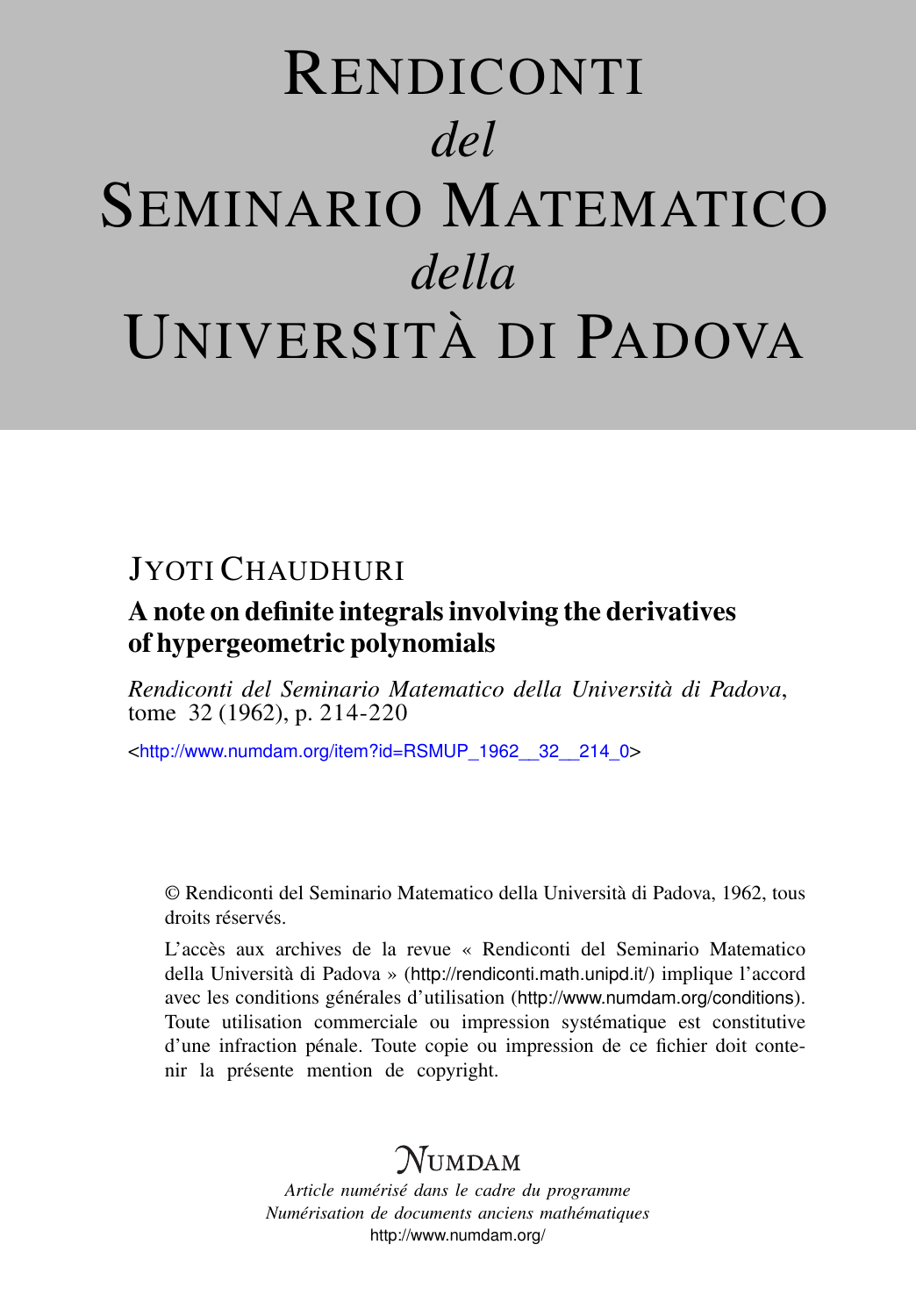#### A NOTE ON DEFINITE INTEGRALS INVOLVING THE DERIVATIVES OF HYPERGEOMETRIC POLYNOMIALS

Nota (\*) di JYOTI CHAUDHURI (a Calcutta)

Chatterjee [1] (1957) evaluated certain definite integrals involving Legendre polynomials and Popov [2] (1959) gave an alternative shorter proof of one of the results proved by Chatterjee and also gave a generalisation of one of the results of Chatterjee. The object of this present note is to evaluate certain definite integrals involving derivatives of Jacobi polynomials and Laguerre polynomials and the results obtained by the above two authors can be easily obtained as particular cases from the results given here.

1. - We shall first evaluate the integral

$$
\int_{-1}^{1} D^p P_i(x) \cdot D^r P_{\mathbf{m}}^{(\alpha,\beta)}(x) \cdot D^s P_{\mathbf{m}}^{(\alpha,\beta)}(x) dx
$$

where  $D^p$  stands for  $\frac{d^p}{dx^p}$ , and  $P_i(x)$ ,  $P_n^{(\alpha,\beta)}(x)$   $(\alpha > -1, \beta > -1)$ 

denote Legendre polynomial and Jacobi polynomial respectively.

Taking  $D^r P_{\bullet}^{(\alpha,\beta)}(x) D^r P_{\bullet}^{(\alpha,\beta)}(x)$  as the first function and  $D^p P_i(x)$ as the second function we integrate by parts and thus we obtain

<sup>(\*)</sup> Pervenuta in redazione il 27 maggio 1961.

Indirizzo dell'A.: Scottish Church College, Calcutta (India).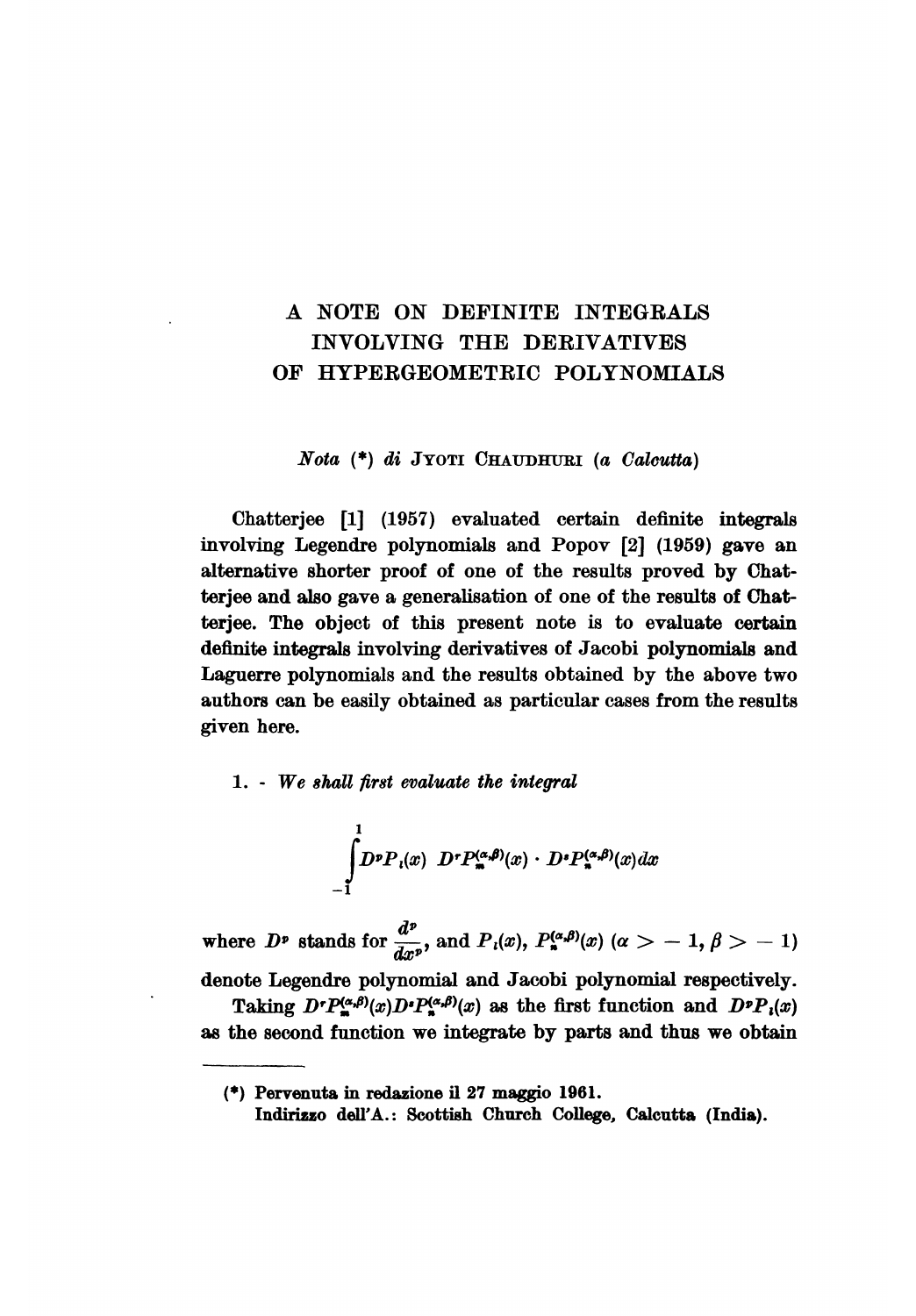from the well-known formula

$$
\int_{-1}^1 u^{(n)} dx = \big| \sum_{k=1}^n (-1)^{k-1} u^{(k-1)} v^{(n-k)} \big|_{-1}^1 + (-1)^n \int_{-1}^1 v u^{(n)} dx
$$

that

$$
\int_{-1}^{1} D^{p} P_{i}(x) D^{r} P_{m}^{(\alpha,\beta)}(x) D^{s} P_{n}^{(\alpha,\beta)}(x) dx
$$
\n
$$
= \Big| \sum_{k=1}^{p} (-1)^{k-1} D^{k-1} \{ D^{r} P_{m}^{(\alpha,\beta)}(x) D^{s} P_{n}^{(\alpha,\beta)}(x) \} D^{p-k} P_{i}(x) \Big|_{-1}^{1}
$$
\n
$$
+ (-1)^{p} \int_{-1}^{1} P_{i}(x) \cdot D^{s} \{ D^{r} P_{m}^{(\alpha,\beta)}(x) D^{s} P_{n}^{(\alpha,\beta)}(x) \} dx.
$$

: . Now, by applying Leibnitz's theorem for the nth derivative of the product of two functions to  $D^p\{D^rP^{(\alpha,\beta)}_{\pi}(x)D^sP^{(\alpha,\beta)}_{\pi}(x)\}$ and noting that the values of  $D^m P_n^{(\alpha,\beta)}(x)$  at  $x = 1$  and  $x = -1$ as given by Carlitz (1954), can be written as

(1) 
$$
|D^m P_n^{(\alpha,\beta)}(x)|_{x=1} = \frac{m!}{2^m} {n+m+\alpha+\beta \choose n+\alpha+\beta} {n+\alpha \choose n-m}
$$

$$
(2) \qquad \big| D^m P_n^{(\alpha,\beta)}(x) \big|_{x=-1} = \frac{(-1)^{n-m} m!}{2^m} {n+m+\alpha+\beta \choose n+\alpha+\beta}{n+\beta \choose n-m}
$$

we get

$$
\int_{-1}^{1} D^p P_i(x) D^r P_m^{(\alpha,\beta)}(x) D^s P_n^{(\alpha,\beta)}(x) dx
$$
\n
$$
= 2^{1-p-r-s} \sum_{k=1}^{p} \sum_{r=0}^{k-1} (-1)^{k-1} {k-1 \choose r} {m+r+k-r-1+\alpha+\beta \choose r+k-r-1} \cdot {n+s+r+\alpha+\beta \choose s+r} {l+p-k \choose p-k}.
$$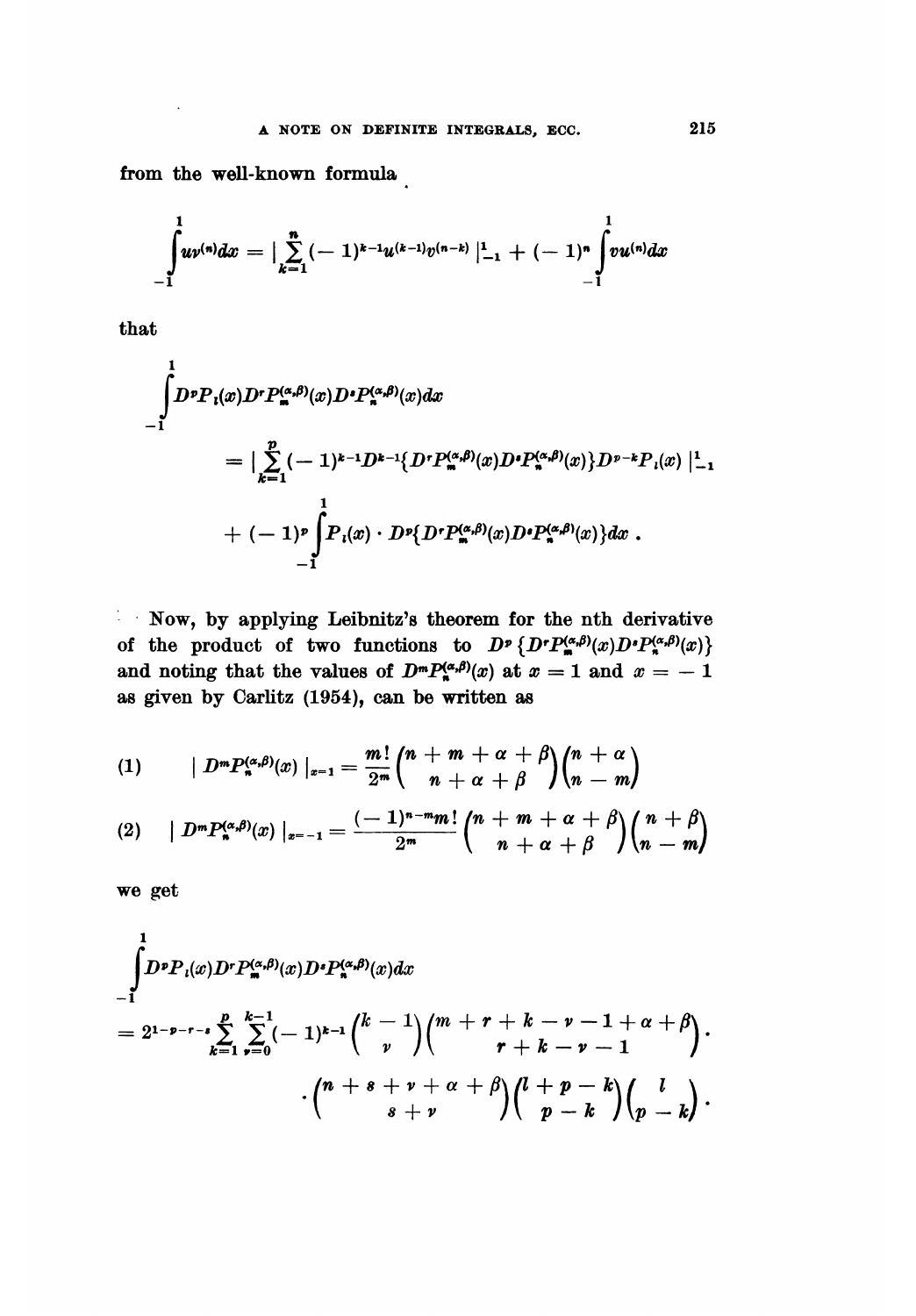**JYOTI CHAUDHURI** 

$$
(1.1) \quad (s + \nu)! \ (r + k - \nu - 1)! \ (p - k)! \left\{ \begin{pmatrix} m + \alpha \\ m - r - k + \nu + 1 \end{pmatrix} \cdot \begin{pmatrix} \frac{m + \alpha}{m - s - \nu} + (-1)^{1 + m + n - p - r - s} \binom{m + \beta}{m - r - k + \nu + 1} \binom{n + \beta}{n - s - \nu} \end{pmatrix} \right\}
$$

if  $l > (m - r) + (n - s) - p$ , for in that case the integral vanishes, and

$$
= 2^{1-p-r-s}\sum_{k=1}^{p} \sum_{\nu=0}^{k-1}(-1)^{k-1}\binom{k-1}{\nu}\binom{m+r+k-\nu-1+\alpha+\beta}{r+k-\nu-1}\cdot \binom{n+s+\nu+\alpha+\beta}{s+\nu}\binom{l+p-k}{p-k}\binom{l}{p-k}\left(s+\nu\right) \cdot \binom{r+k-\nu-1}{r-k} \cdot \binom{m+\alpha}{m-r-k+\nu+1}\binom{n+\alpha}{m-s-\nu} + \binom{m+\beta}{m-r-k+\nu+1}\binom{n+\beta}{n-s-\nu}
$$
\n
$$
(1.2) + \frac{(-1)^{p}2^{1-m-n+1}\left\{\Gamma(\nu+1)\right\}^{s}\Gamma(2m+\alpha+\beta+1)\Gamma(2n+\alpha+\beta+1)\Gamma(p+1)}{\Gamma(2l+2)\Gamma(m+\alpha+\beta+1)\Gamma(n+\alpha+\beta+1)}
$$

$$
\sum_{r=0}^{p} \frac{1}{\Gamma(\nu+1)\Gamma(p-\nu+1)\Gamma(m-r-p+\nu+1)\Gamma(n-s-\nu+1)}
$$

$$
l=(m-r)+(n-s)-p.
$$

If in (1.1) we put  $\alpha = \beta = 0$ , we get the result given by Popov (1959). And if we put  $\alpha = \beta = 0$  &  $n = s = 1$  so that  $v = 0$  and then changing p to s & l to n, (1.1) will reduce to the result (4.1) of S. K. Chatterjee (1957).

2. - Next we shall evaluate

$$
I=\int_{-1}^1\prod_{r=1}^k D^{m_r}P_{n_r}^{(\alpha,\beta)}(x)\cdot DP_n(x)dx
$$

216

 $\mathbf{if}% \begin{bmatrix} \left| \mathbf{r}^{\prime } \right| & \left| \mathbf{r}^{\prime } \right| & \left| \mathbf{r}^{\prime } \right| \leq \left| \mathbf{r}^{\prime } \right| \leq \left| \mathbf{r}^{\prime } \right| \leq \left| \mathbf{r}^{\prime } \right| \leq \left| \mathbf{r}^{\prime } \right| \leq \left| \mathbf{r}^{\prime } \right| \leq \left| \mathbf{r}^{\prime } \right| \leq \left| \mathbf{r}^{\prime } \right| \leq \left| \mathbf{r}^{\prime } \right| \leq \left|$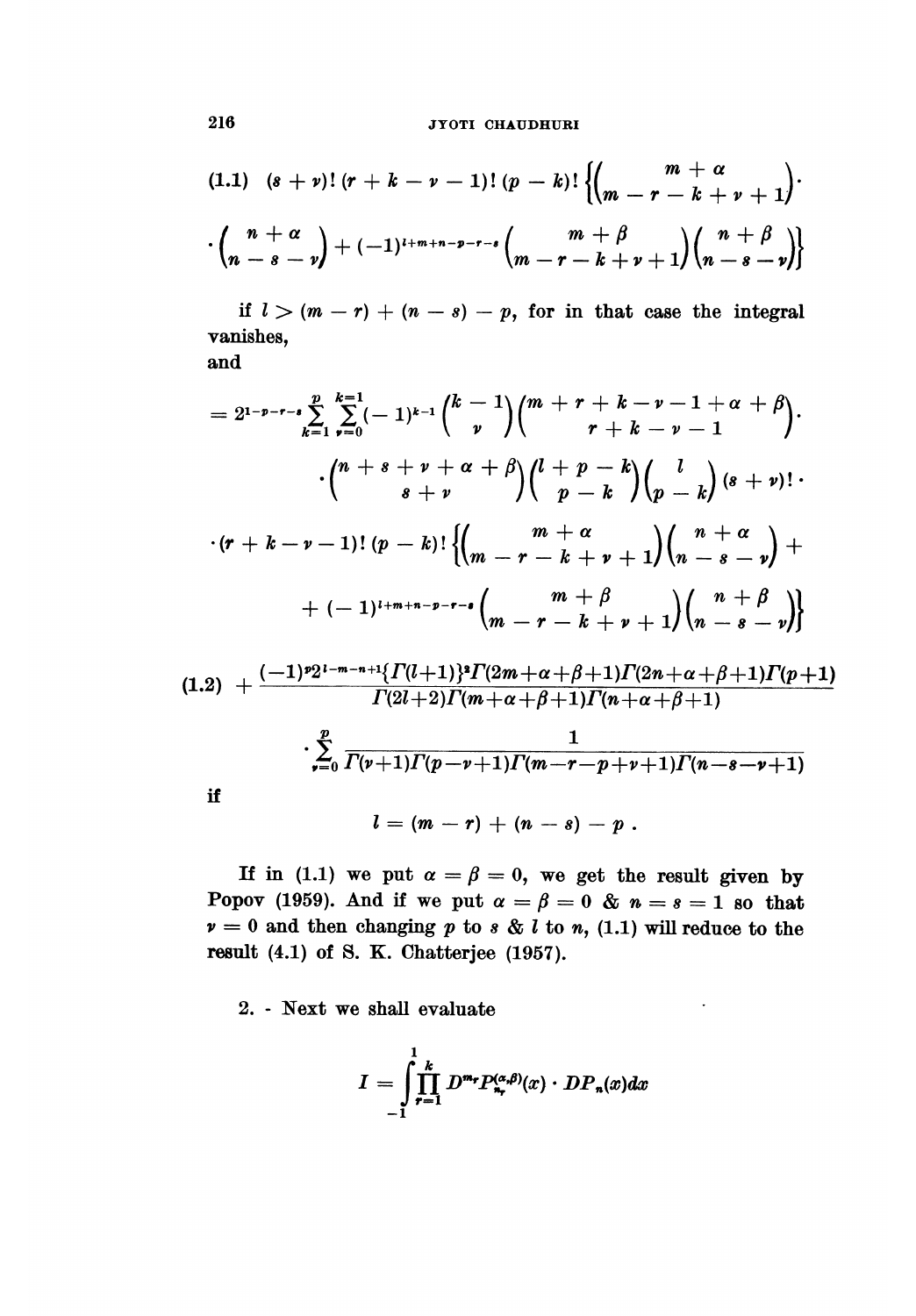On integrating by parts we get

If  $n > n_1 + n_2 + ... + n_k - m_1 - m_2 - ... - m_k - 1$ , then all the integrals vanish. Then by applying  $(1)$  &  $(2)$ , we get from (2.1)

$$
(2.2) \qquad I = \prod_{r=1}^{k} \frac{\Gamma(n_r + m_r + \alpha + \beta + 1)}{2^{m_r} \Gamma(n_r + \alpha + \beta + 1) \Gamma(n_r - m_r + 1)} \cdot \left\{ \prod_{r=1}^{k} \frac{\Gamma(n_r + \alpha + 1)}{\Gamma(m_r + \alpha + 1)} - (-1)^n \prod_{r=1}^{k} \frac{(-1)^{n_r - m_r} \Gamma(n_r + \beta + 1)}{\Gamma(m_r + \beta + 1)} \right\}
$$

where

$$
n > n_1 + n_2 + \ldots + n_k - m_1 - m_2 - \ldots - m_k - 1
$$

The result (5.3) of Chatterjee's paper becomes a particular case of this and is obtained by putting  $\alpha = \beta = 0$ ,  $m_r = 1$  $(r = 1, 2 ... k)$  and  $n_k = 1$  (so that  $DP_1(x) = 1$ ).

If  $n = n_1 + n_2 + ... + n_k - m_1 - m_2 - ... - m_k - 1$  the part of the integrand of each integral, leaving  $P_*(x)$  aside, is a polynomial of degree  $n_1 + n_2 + ... + n_k - m_1 - m_2 - ...$  $-m_k - 1$ ,  $i \cdot e \cdot$ , n, and hence by the orthogonal property of  $P_n(x)$  we can evaluate them. So, in this case we have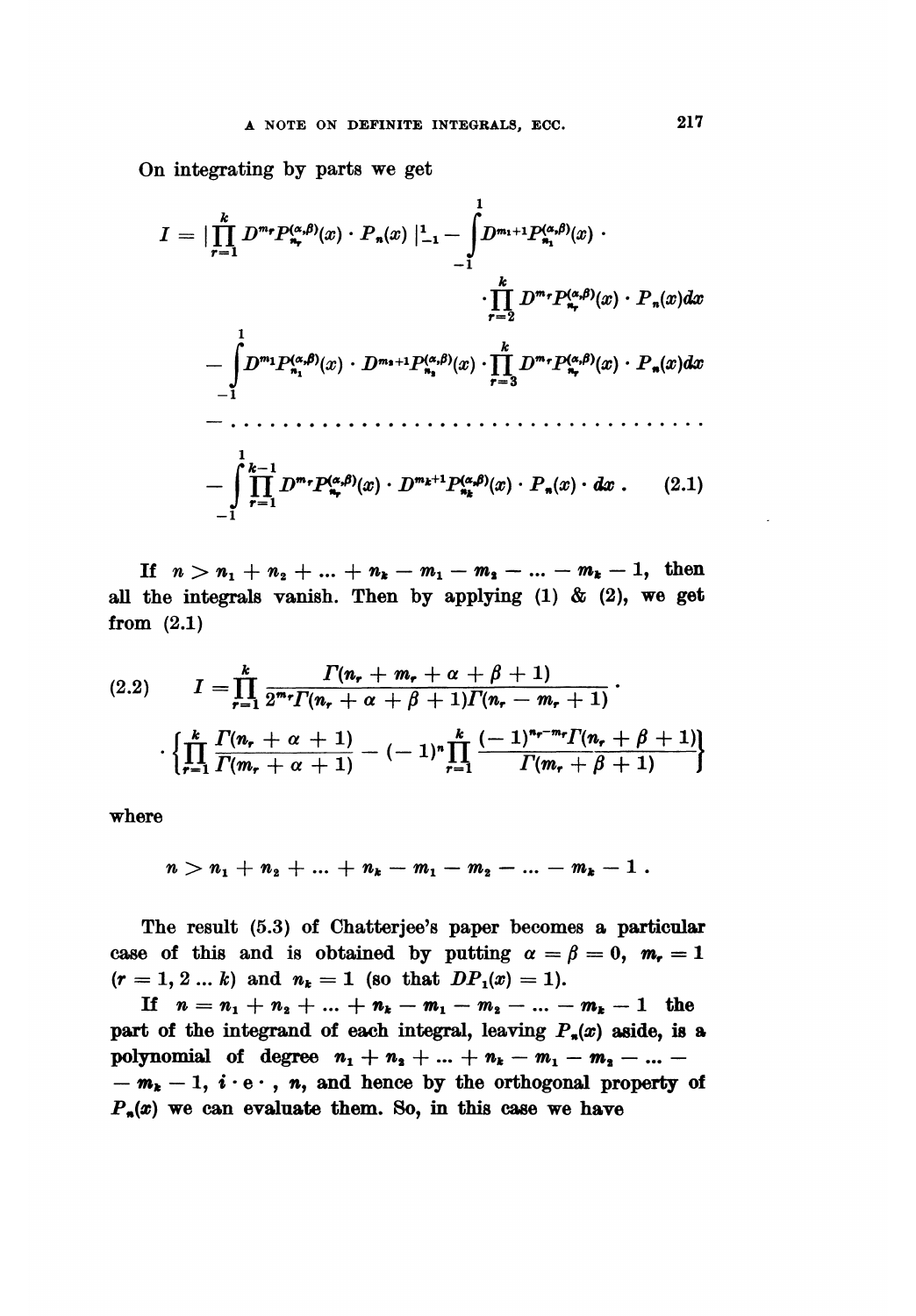$$
(2.3) \qquad \int_{-1}^{1} \prod_{r=1}^{k} D^{m_{r}} P_{n_{r}}^{(\alpha,\beta)}(x) \cdot DP_{n}(x) dx =
$$
\n
$$
= \prod_{r=1}^{k} \frac{\Gamma(n_{r} + m_{r} + \alpha + \beta + 1)}{2^{m_{r}} \Gamma(n_{r} + \alpha + \beta + 1) \Gamma(n_{r} - m_{r} + 1)} \left| \frac{\Gamma(n_{r} + \alpha + 1)}{\Gamma(m_{r} + \alpha + 1)} + \frac{\Gamma(n_{r} + \beta + 1)}{\Gamma(m_{r} + \beta + 1)} \right| - \frac{2^{n+1}(n!)^{2}(n+1)}{\Gamma(2n+2)} \prod_{r=1}^{k} \frac{\Gamma(2n_{r} + \alpha + \beta + 1)}{2^{n_{r}} \Gamma(n_{r} + \alpha + \beta + 1) \Gamma(n_{r} - m_{r} + 1)}
$$

where

$$
n = n_1 + n_2 + \ldots + n_k - m_1 - m_2 - \ldots - m_k - 1
$$

Putting  $\alpha = \beta = 0$  we get the corresponding result in  $P_n(x)$ . Similarly, if  $L_{\mathbf{a}}^{(\alpha)}(x)$  denotes Laguerre polynomial, we get

Since  $Lt e^{-x}x^n = 0$ , it follows that  $Lt e^{-x} \prod_{x \to \infty}^{k} D^{m_r} L_{n_r}^{(\alpha_r)}(x) \cdot L_n(x) = 0$  for  $\prod_{r=1}^{k} D^{m_r} L_{n_r}^{(\alpha_r)}(x) \cdot L_n(x)$  is a polynomial of degree  $n + n_1 + n_2 + ... + n_k - m_1 - m_2 - ... - m_k$ . Also  $D^m L_n^{(\alpha)}(0) =$ 

218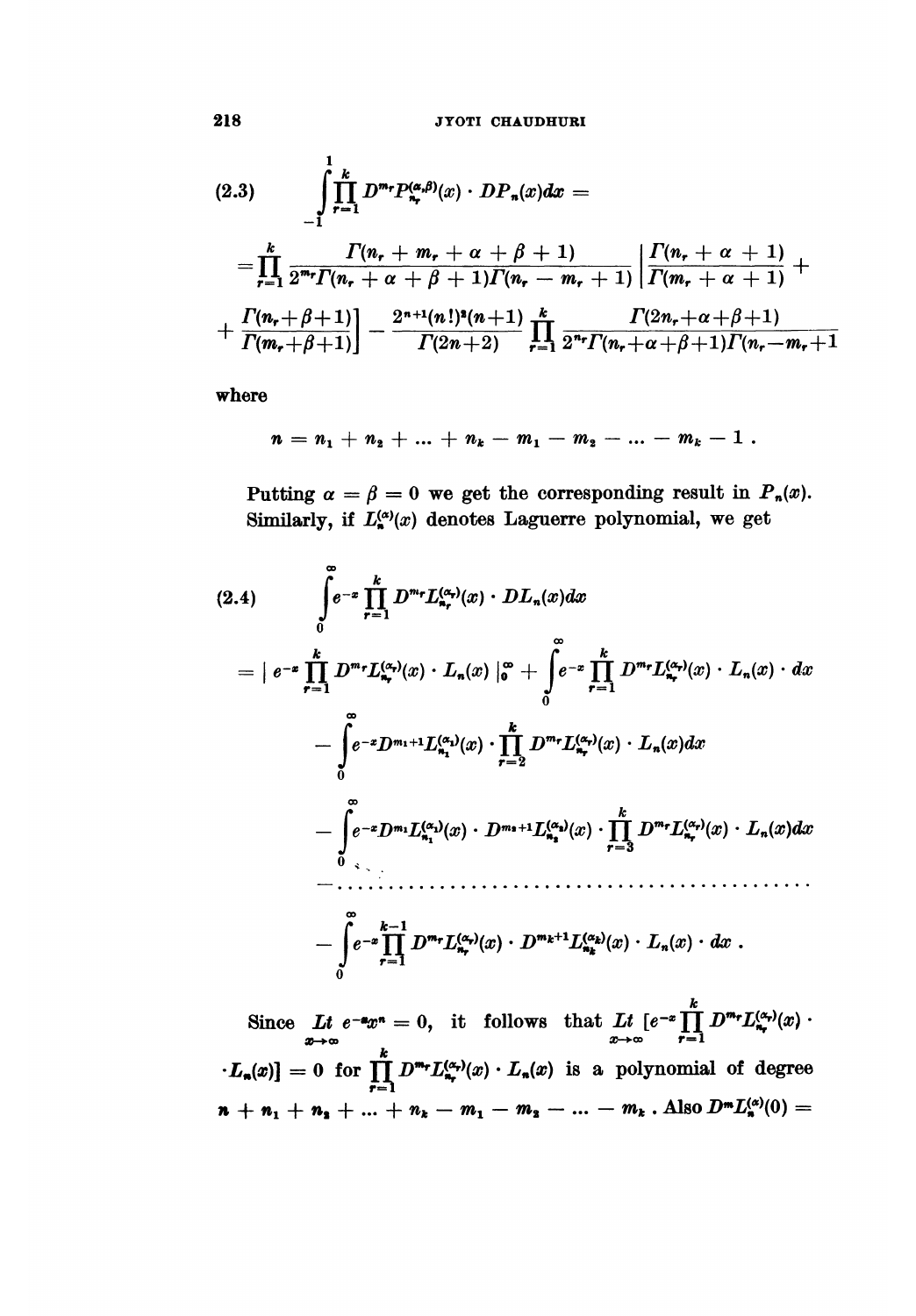$= (-1)^m \binom{n+\alpha}{n-m}$ . Hence the first term of the right hand side of (2.4) vanishes at infinity.

Now, we shall consider two cases:

Case 1: 
$$
n > n_1 + n_2 + ... + n_k - m_1 - m_2 - ... - m_k
$$
.  
Case 2:  $n = n_1 + n_2 + ... + n_k - m_1 - m_2 - ... - m_k$ .

For case 1, all the integrals on the right hand side of (2.4) are zero. Hence

$$
(2.5)\ \int_{0}^{\infty} e^{-x} \prod_{r=1}^{k} D^{m_r} L_{n_r}^{(\alpha_r)}(x) \cdot DL_n(x) dx = -\prod_{r=1}^{k} \frac{(-1)^{m_r} \Gamma(n_r + \alpha_r + 1)}{\Gamma(n_r - m_r + 1) \Gamma(m_r + \alpha_r + 1)}
$$

where

$$
n > n_1 + n_2 + \ldots + n_k - m_1 - m_2 - \ldots - m_k.
$$

For, case 2, i.e., when  $n = n_1 + n_2 + ... + n_k - m_1 - m_2 - ...$  $- ... - m_k$ , the first integral on the right hand side of (2.4) is non-zero and all the other integrals vanish. Now, evaluating the first integral by the orthogonal property of Laguerre polynomial, we find

where

 $n = n_1 + n_2 + \ldots + n_k - m_1 - m_2 - \ldots - m_k$ .

In conclusion, I offer my sincere thanks to Prof. B. N. Mukherjee for his kind help and guidance in preparation of this paper.